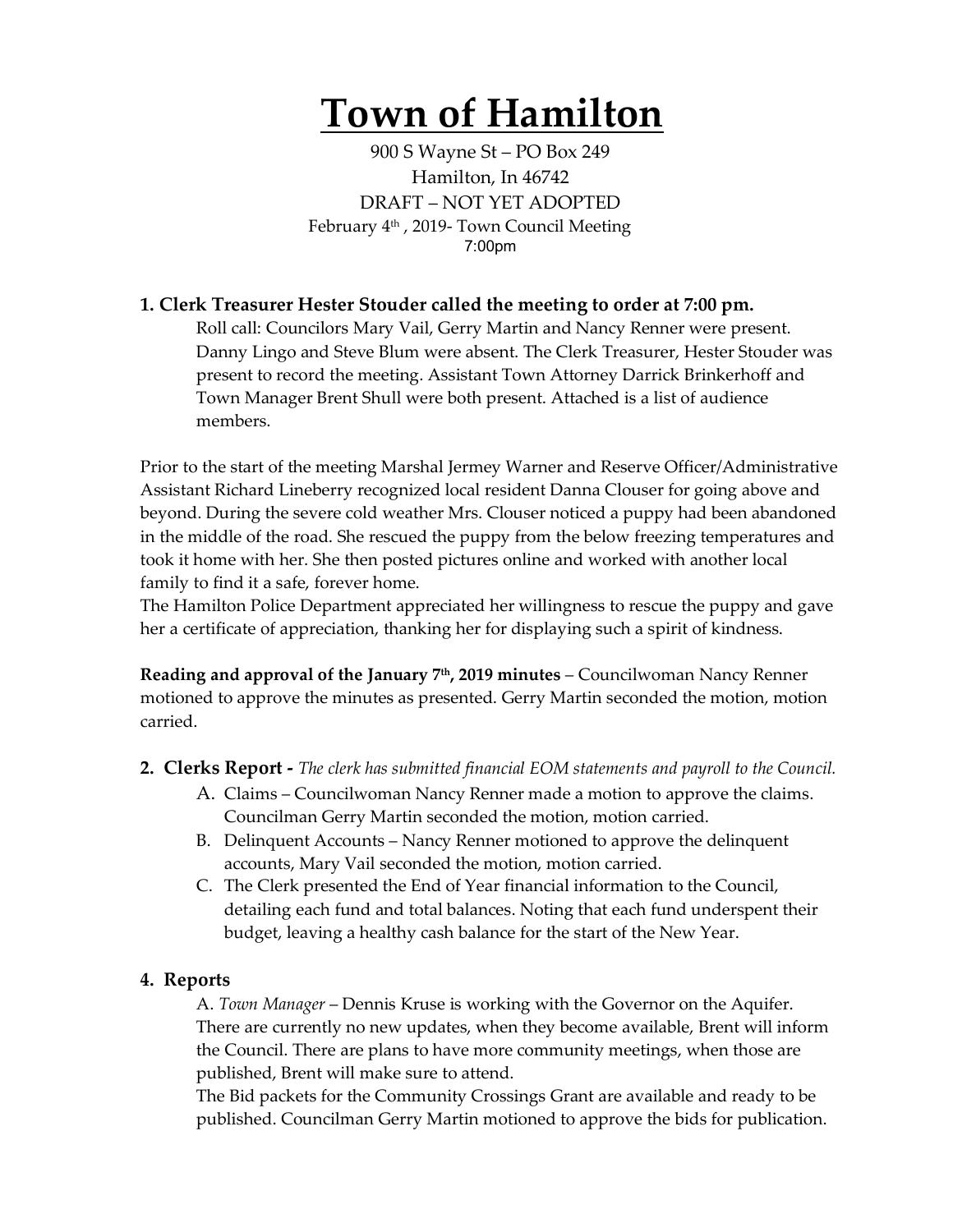Nancy Renner seconded the motion, motion carried. The bids will be accepted and opened at the March meeting. P*lease see attached report*

B*. Street Department* – The Council thanked them for their hard work during the sever cold weather and snow. The catch basin at Acapulco has been fixed The catch basin at S Wayne and Railroad is not working properly. *Please see attached report*

C**.** *Police Department –* The reserves are working out well and helping to fill needs in the department.

Marshal Warner and Officer Frederick are taking the course for drone operations. Officer Frederick will be attending the Academy in May.

The Marshal provided rank recommendations for John Geyer and Tom Frederick. Officer John Geyer has achieved Corporal rank and Officer Frederick has reached the rank of Sergeant. Marshal Warner would like these ranks to be recognized by the Council and the rates of pay associated to be approved. Councilman Gerry Martin made a motion to recognize the employees, their ranks and the pay associated with them, effective 1/1/19. Councilwoman Nancy Renner seconded the motion, motion carried with unanimous approval.

*Please see attached report.*

D**.** *Water Department* –The department is doing inhouse checks to locate the continued water loss. With the cold weather they have had several leaks reported and will continue monitoring to see how those leaks attributed to the overall loss. They will keep the Council updated with their progress.

The department would like approval to purchase a snow plow. They would use it to plow their towers and parking lots.

They received quotes from Tri State Linex and looked up comparisons online and have provided them for the Council's review. They would like approval to purchase and have the plow installed by local vendor, Tri State Linex for \$4149.85.

Councilwoman Nancy Renner motioned to approve the purchase as presented from Tri State Linex. Councilman Gerry Martin seconded the motion, motion carried. *Please see attached report.* 

#### **5. Old Business –**

A. PTO Bank – The Council reviewed the spreadsheet showing comparisons of Hamilton's PTO policy to other communities. The Council discussed the findings and determined the policy should be brought up to date with others by increasing the Number of days allowed in an employee's bank from 20 to 30.

Councilman Gerry Martin made a formal motion to increase the PTO bank from 20 To 30 days for those employees hired after January 1, 2010. Nancy Renner seconded The motion, motion carried.